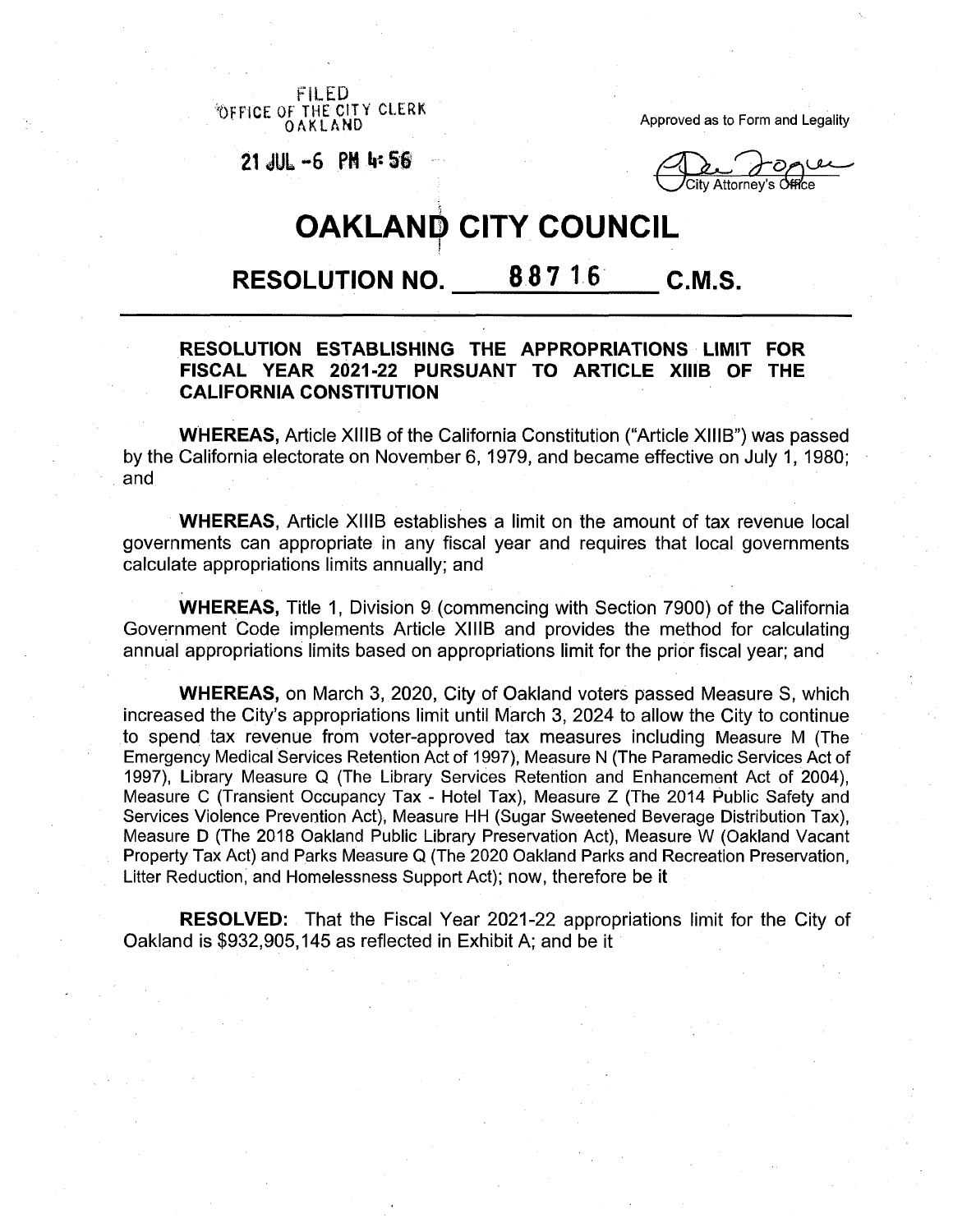FURTHER RESOLVED: That the growth factors used to calculate the limit are the county population change and the increase in the California per capita income.

3067959v1

JUN 17 2021

PASSED BY THE FOLLOWING VOTE:

IN COUNCIL, OAKLAND, CALIFORNIA,

AYES - FIFE, SHUM, KALB, KAPLAN, REID, TAYLOR, THAO AND PRESIDENT FORTUNATO BAS .

 $NOES - K$ ABSENT - Ø ABSTENTION 70

ATTEST:

ASHA REED City Clerk and Clerk of the Council of the<br>City of Oakland, California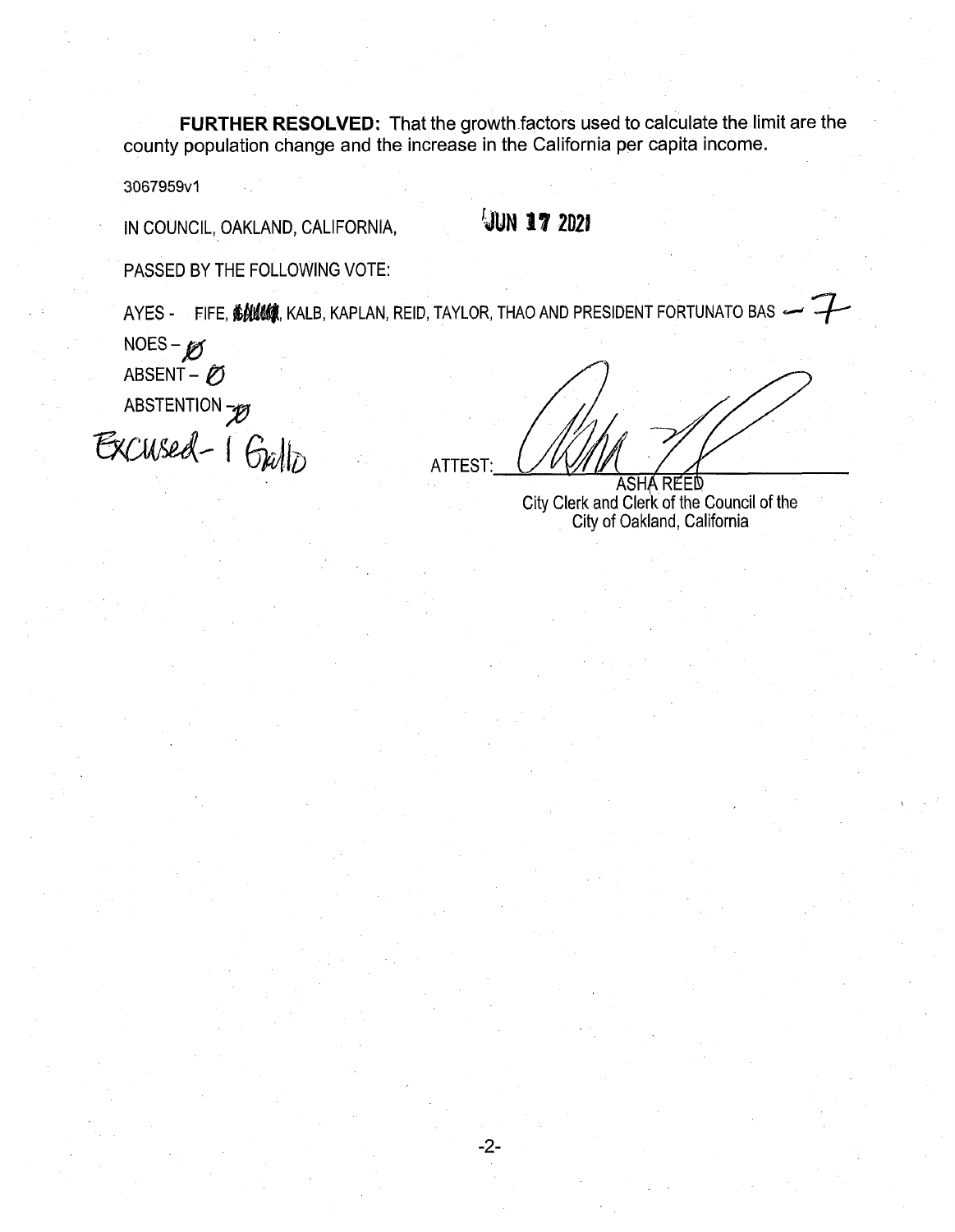## **ARTICLE XIIIB APPROPRIATIONS LIMIT Fiscal Year 2021-22**

Article XIIIB of the California Constitution was created by the passage of Proposition 4 in November 1979 and establishes a limit on the amount of tax revenue which can be appropriated by government jurisdictions. This limit is popularly known as the Gann Limit. Each year, the limit is recalculated by multiplying the previous year's limit by adjustment factors for population growth and inflation. Proposition 111, passed in June 1990, gave cities the option of using their own growth or the growth of the entire county in which the city is located as the population adjustment factor. Cities were also given the option of using the increase in California Per Capita Income or the increase in the assessed valuation of non-residential property in the City as the inflation adjustment factor. Cities have the option each year of deciding which factor to use. For 2021-22 Oakland is using the population growth of the County of Alameda and the increase in California Per Capita Income. These adjustment factors must be applied to retroactively recalculate the appropriations limit for 1987-88 (i.e., the base year) and each year thereafter in order to arrive at the limit for 2021-22.

In March 2020, City of Oakland voters passed Measure S, which increased the City's appropriations limit until March 3, 2024 to allow the City to continue to spend tax revenue from voter-approved local tax measures, including Measure M (The Emergency Medical Services Retention Act of 1997), Measure N (The Paramedic Services Act of 1997), Library Measure Q (The Library Services Retention and Enhancement Act of 2004), Measure C (Transient Occupancy Tax - Hotel Tax), Measure Z (The 2014 Public Safety and Services Violence Prevention Act), Measure HH (Sugar Sweetened Beverage Distribution Tax), Measure D (The 2018 Oakland Public Library Preservation Act), Measure W (Oakland Vacant Property Tax Act), and Measure Q (Oakland Parks and Recreation Preservation, Litter Reduction, and Homelessness Support Act – "OPR Preservation").

### FY 2020-21 Appropriations Limit \$789,088,180

#### FY 2021-22 Adjustment Factors

County of Alameda Population Change =  $-1.0037$  (-0.37%)<br>California Per Capita Income Change =  $1.0573$  (5.73%) California Per Capita Income Change Combined Change =  $(-1.0037)$  x  $1.0573 = 1.0534$ 

| FY 2021-22 Appropriations Limit<br>(After Adjustment for Growth Factor of 1.0534) | \$831,225,489 |
|-----------------------------------------------------------------------------------|---------------|
| ADD BACK:                                                                         |               |
| <b>Emergency Medical Services</b>                                                 | 2,355,034     |
| Paramedic Services                                                                | 1,874,212     |
| <b>Library Services</b>                                                           | 17,976,561    |
| Hotel Tax                                                                         | 4,337,272     |
| Public Safety and Violence Prevention Services                                    | 19,003,466    |
| <b>Sugar Sweetened Beverages</b>                                                  | 8,188,920     |
| <b>Public Libraries Preservation</b>                                              | 13,443,261    |

 $\mathbf{1}$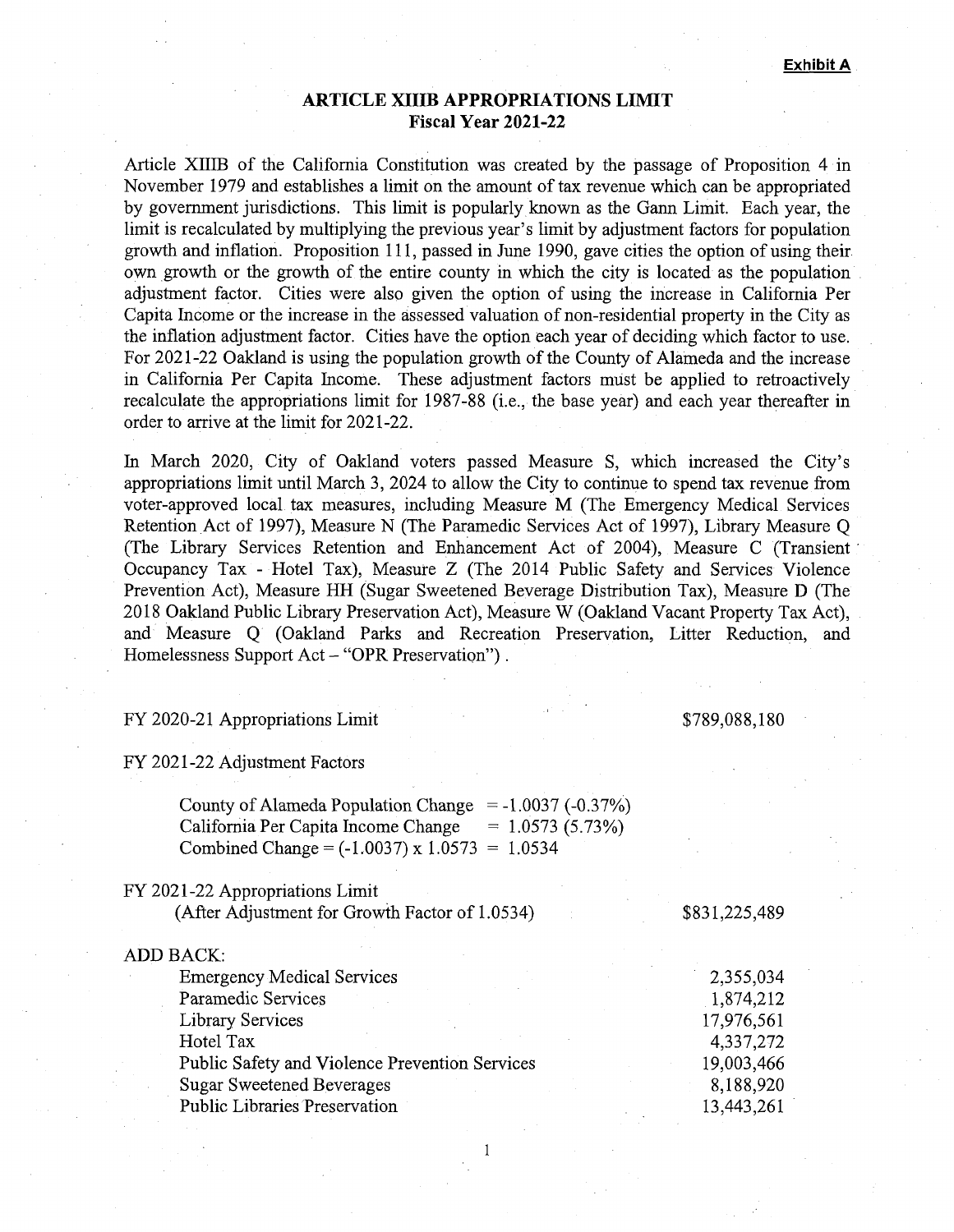### Vacant Properties OPR Preservation

#### TOTAL Gann Appropriation Limitation  $$ 932,905,145$

## 7,000,000 27,500,930

Not all City appropriations are subject to the limitation of Article XIIIB. The intent of Proposition 4 was to restrict only the appropriation of "proceeds of taxes." Determining which appropriations are subject to the limit requires classifying each funding source as either proceeds of taxes or non-proceeds of taxes. Property tax and local taxes are subject to limitation. State taxes that are subvented to the City count against the City's limit iftheir use is unrestricted, as in the case of sales tax and motor vehicle in lieu. State subventions that are restricted in use are applied against the State's limit rather than the City's, so they are considered non-proceeds of taxes for the City's calculation. This includes Measure B sales tax, gas tax, and state grants and state-mandated cost subventions included in the Grants and Subsidies category. Interest income is prorated so that the interest earned on tax revenue is included as proceeds of taxes.

Most of the City's other revenue sources are classified as non-proceeds of taxes: franchise fees, Landscape and Lighting Assessments (special benefit assessment districts are excluded from the limitation), fines and penalties, license and permit fees, service charges, rentals and concessions, federal grants, Oakland Redevelopment Agency reimbursements (redevelopment agencies are exempt from Article XIIIB), internal service revenues, and other miscellaneous revenues. Enterprise funds - sewer service charges and golf course revenues - are also exempt from the limitation. Fund transfers are re-appropriations of revenue received in previous years; these funds were included in the calculation of appropriations subject to limitation in the year they were received and are not counted twice.